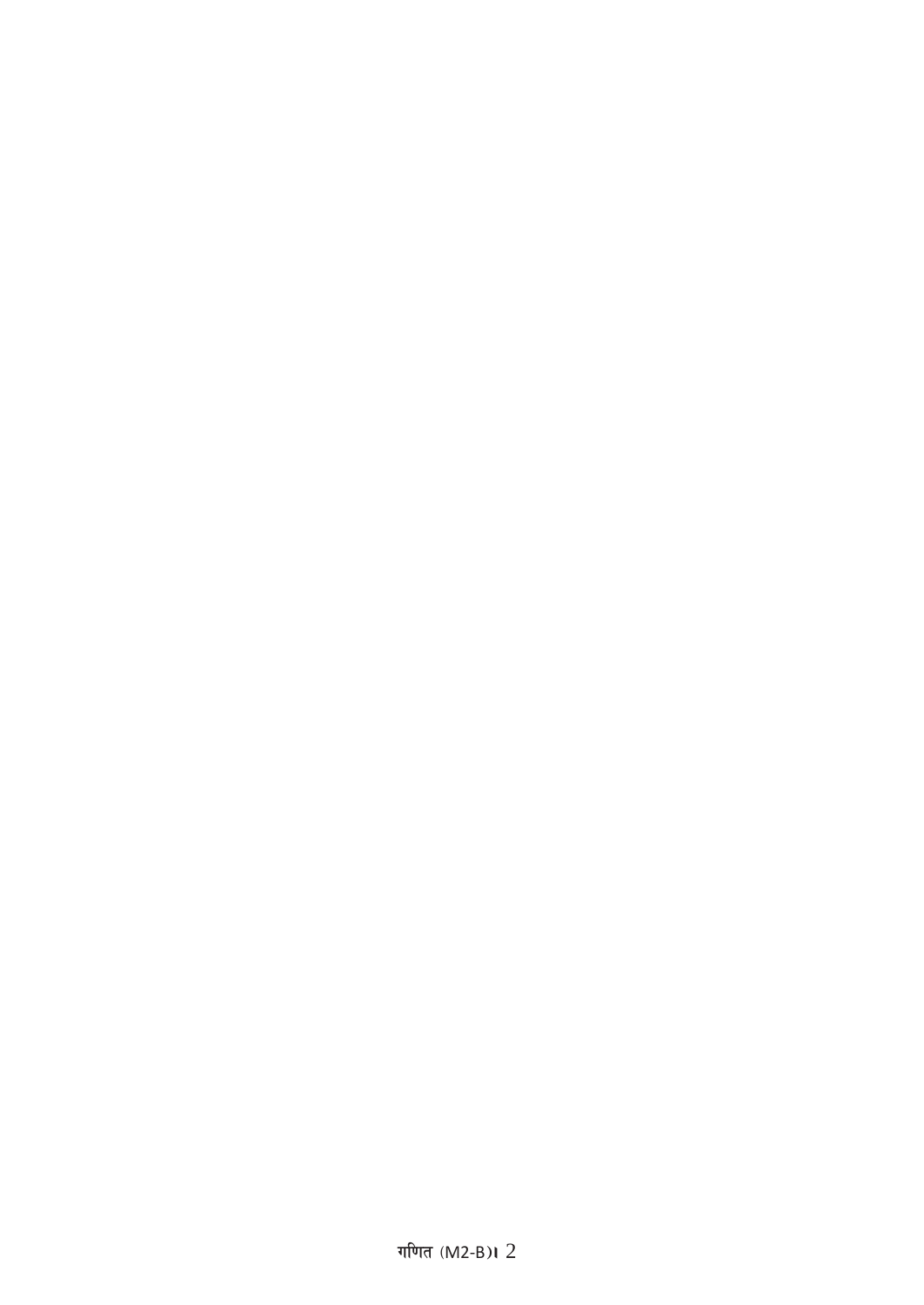-s\_ ;xL ljsNknfO{ uf]nf] lrXg **(O)** nufpg'xf];\ . **[20**×**1=20]**

**Encircle (O) the correct option.**

- 1. दिइएको चित्रमा, ABCD को क्षेत्रफल कति हुन्छ ? In the given figure, what is the area of ABCD?
	- (a)  $(2x) \times x$  sq. units
	- (b)  $2x(x + 1)$  sq. unit
	- (c)  $x(x+2)$  sq. units
	- (d)  $(x + 1) (x + 2)$  sq. units



- 2. 4, 5, 3, 2, 1 को मध्यिका कति हुन्छ ? What is the median of 4, 5, 3, 2, 1?
	- (a) 2 (b) 3
	- (c)  $4$  (d)  $4.5$
- **3. This question is kept blank.**
- $4.$  नक्सामा  $1$  से.मि.ले 60 कि.मि. जनाउँदछ । नक्सामा दुई स्थानहरु  $\rm A$  र  $\rm B$  को नक्सामा देखिने दुरी 6 से.मि. छ । ती दुई स्थानहरुको वास्तविक दुरी कति हुन्छ ?

On a map, 1 cm represent 60km. The distance between two places A and B is 6 cm on the map. What is the actual distance between these two places?

- (a) 10 km (b) 54 km
- (c) 66 km (d) 360 km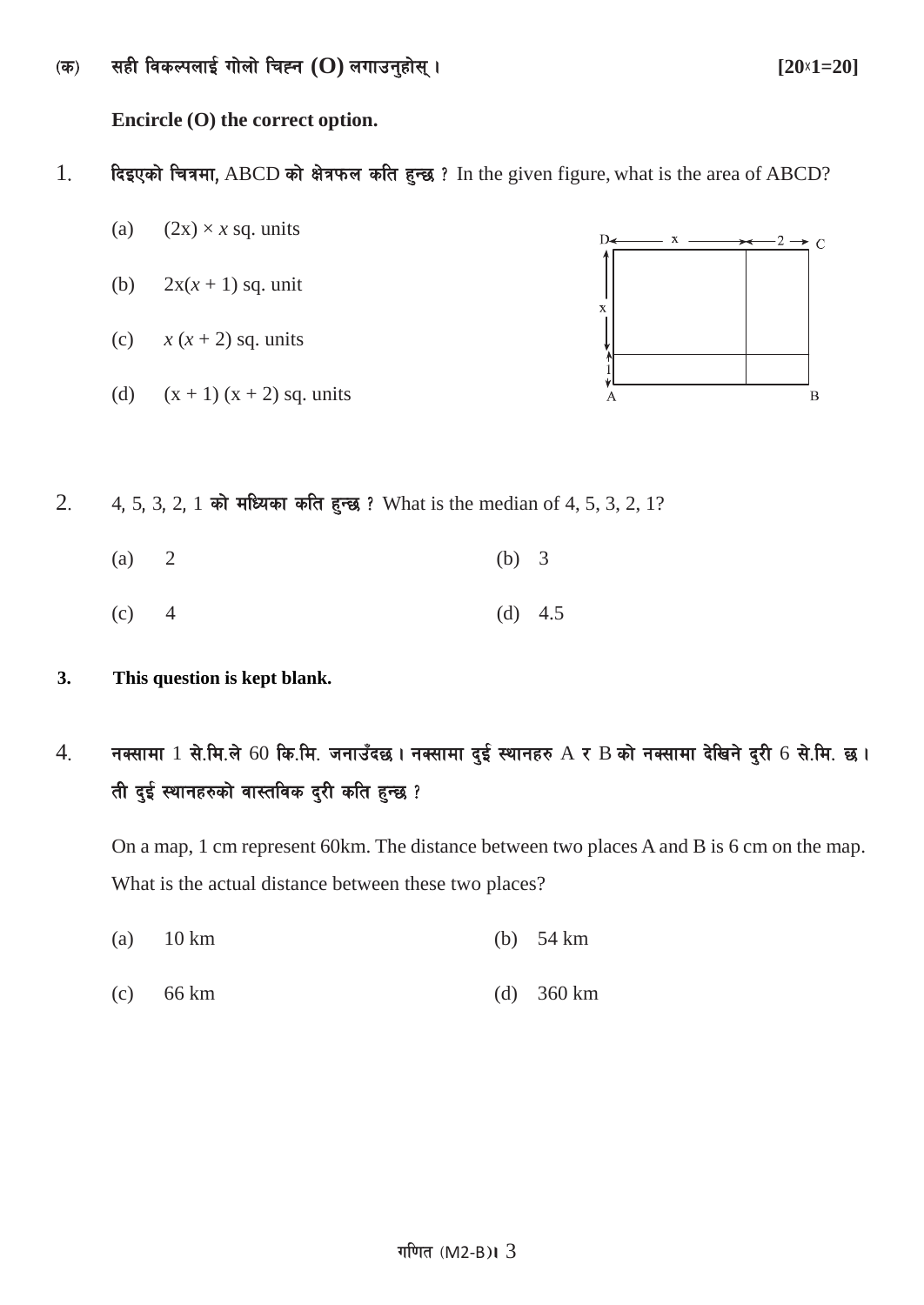## $5.$  दिइएको रेखीय असमानताको हल कुन हो ?  $2x - 3 < 5$ ,  $x \in N$

What is the solution of the inequality?  $2x - 3 < 5$ ,  $x \in N$ 

$$
(a) \qquad x < 4 \qquad \qquad (b) \quad x < 5
$$

$$
(c) \qquad x < 8 \qquad \qquad (d) \quad x < 2
$$

#### $6.$  हिइएको चित्रमा छायाँ परेको भागले के जनाउँछ ?

In the given figure, what does the shaded region represent?

- (a)  $A \cup B$  (b)  $A \cup B$
- (c) A∩B (d) B−A



### $7.$  रु.  $2000$  को प्रति वर्ष 5% ब्याजदरमा 2 वर्षको मिश्रधन कति हुन्छ ?

What is the amount on Rs. 2000 at the rate of 5% per annum for 2 years?

- (a) Rs. 2200 (b) Rs. 2000
- (c) Rs. 2100 (d) Rs. 2400

8. 
$$
\mathbf{q} = 5 \times \frac{a}{b} = \frac{10}{30} \mathbf{g} \mathbf{w} \mathbf{r} + b \mathbf{w} \mathbf{r} \mathbf{r}
$$
 and  $\mathbf{r} = 5 \mathbf{a} \mathbf{r} \mathbf{d} \mathbf{r} \mathbf{b} = \frac{10}{30}$ , what is the value of b?  
\n(a) 30 (b) 10  
\n(c) 40 (d) 15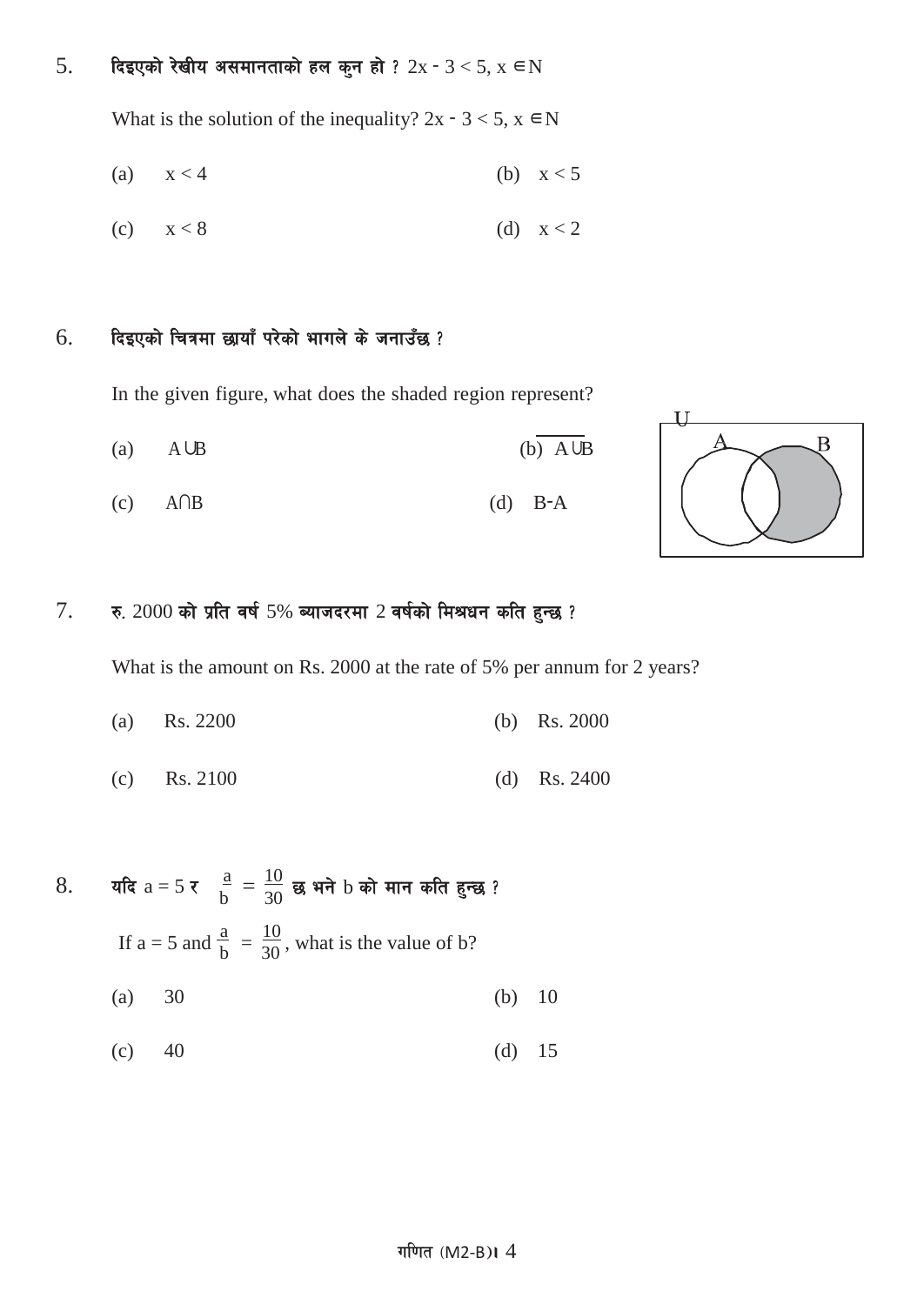9. दिइएका त्रिभुजहरु कुन तथ्यबाट अनुरुप हुन्छन् ? By which axiom are the given triangles congruent?



 $10.$  दिइएको चित्रमा AB वृत्तको व्यास हो । छाया पारिएको भागको क्षेत्रफल कति हुन्छ ? ( $\text{m} = \frac{22}{7}$  )

In the given figure, AB is the diameter. What is the area of the shaded region?

- (a)  $22 \text{ cm}^2$  (b)  $44 \text{ cm}^2$
- (c)  $77 \text{ cm}^2$  (d)  $154 \text{ cm}^2$



#### $11.$  30 से.मि. र 75 से.मि. को लघुतम पदमा अनुपात कति हुन्छ ?

What is the lowest term of the ratio of 30cm to 75cm?

(a)  $\frac{30}{75}$ 75 (b)  $\frac{3}{7}$ 7

(c) 
$$
-\frac{5}{2}
$$
 (d)  $\frac{2}{5}$ 

#### **12. This question is kept blank.**

- 13. 8, 10, 11, 12, 14 को मध्यक कति हुन्छ ? What is the mean of 8, 10, 11, 12, 14?
	- (a) 10 (b) 11
	- (c)  $12$  (d)  $13$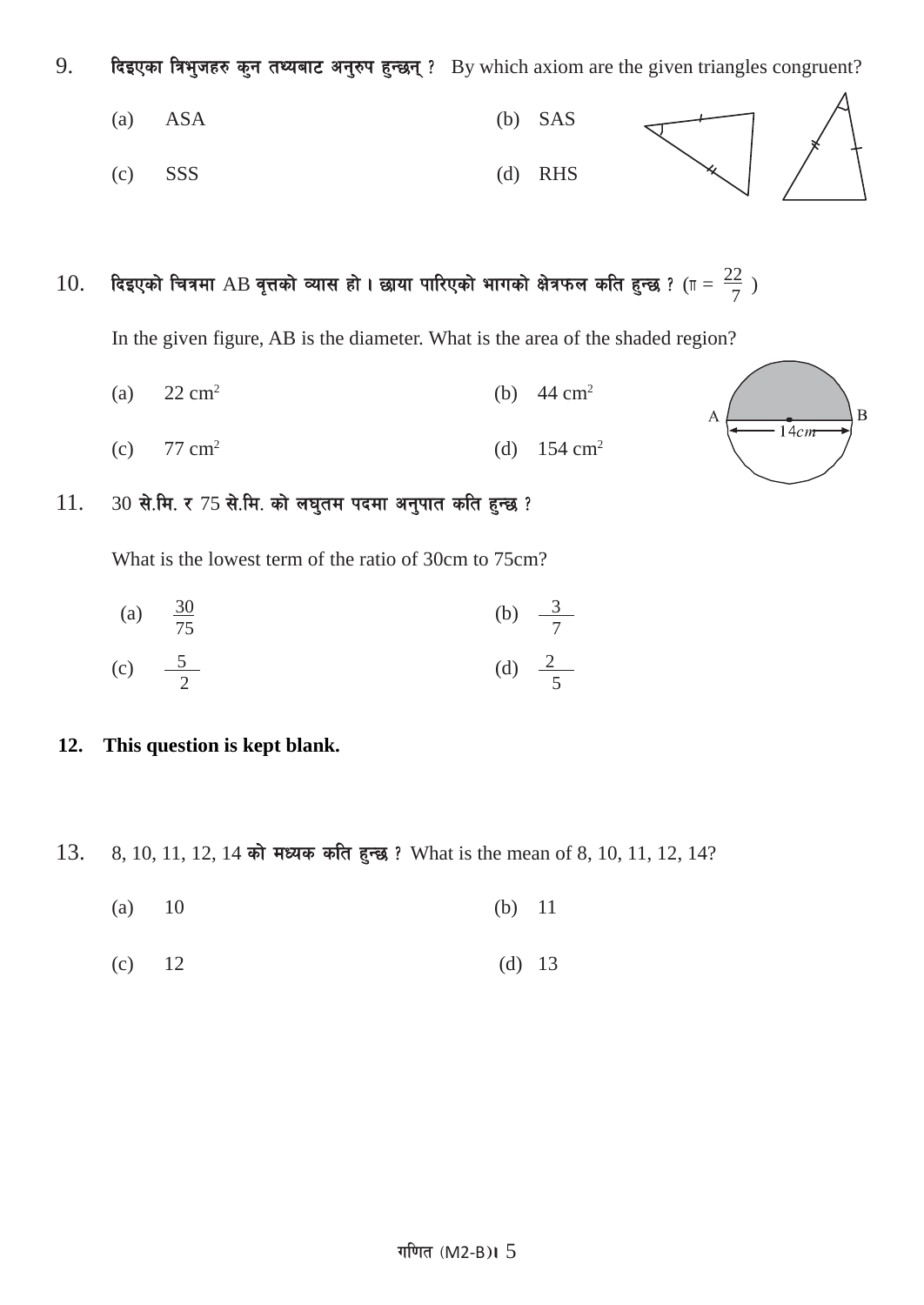## $14.$  विन्दु  $A(3, 3)$  लाई  $2$  एकाइ दायाँ र 6 एकाइ तल विस्थापन गर्दा हुने निर्देशाङ्क कुन हो ?

Which of the following is the image of the point  $A(3, 3)$  after translating 2 units right and 6 units down?



#### $15.$  तलकामध्ये कुनले अभिव्यञ्जक  $3a^2 - 48b^2$  का गुणनखण्डहरू देखाउँदछ ?

Which of the following represents the factors of expression  $3a^2 - 48b^2$ ?

(a) 
$$
3(a+4b)^2
$$
 (b)  $3(a-4b)^2$ 

(c)  $3 (a + 4b) (a - 4b)$  (d)  $3 (a + 16b) (a - 16b)$ 

#### $16.$  2 बर्षको लागि  $10\%$  प्रति वर्षको साधारण ब्याजदरमा रु.  $5000$  लगानी गर्दा ब्याज रकम कति हुन्छ ?

What is the simple interest on Rs.5000 for 2 years at the rate of 10% per annum?

- (a) Rs. 100 (b) Rs. 500
- (c) Rs. 1000 (d) Rs. 1010

# 17. x को मान कति भयो भने  $\frac{3}{x-11}$  परिभाषित हुँदैन ?

For what value of x,  $\frac{3}{x-11}$  is undefined?

- (a) 0 (b) 3
- (c)  $-11$  (d) 11

#### गणित  $(M2-B)I_0$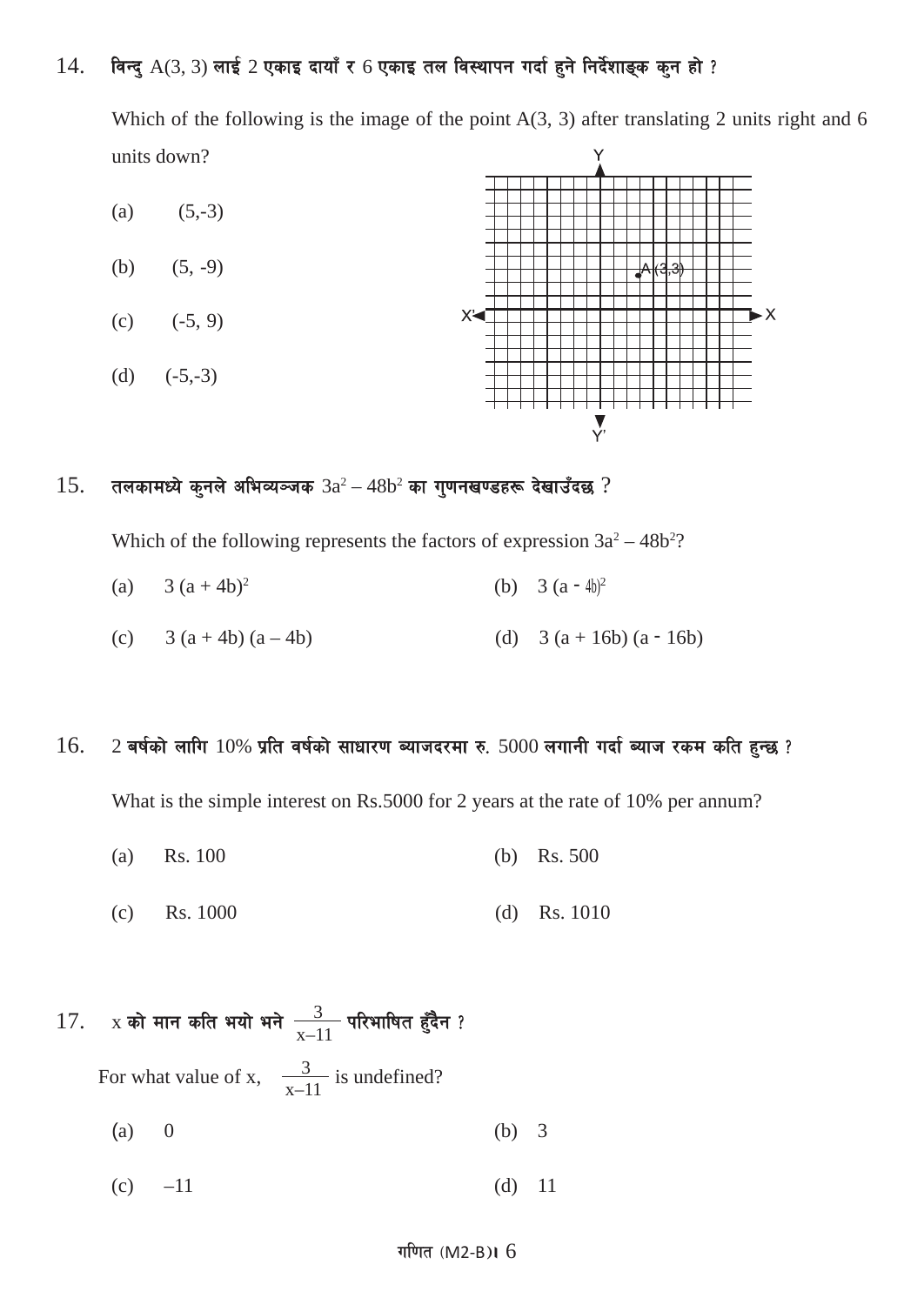#### 18. अभिव्यञ्जक  $(a + b)^2$  र  $a^2 - b^2$  को म.स. कति हुन्छ ?

What is the HCF of the expressions  $(a + b)^2$  and  $a^2 - b^2$ ?

(a) 1 (b) 
$$
(a + b)
$$

(c) 
$$
(a - b)
$$
 (d)  $a^2 - b^2$ 

#### $19.$  दिइएको त्रिभुजको क्षेत्रफल कति हुन्छ ?

What is the area of the given triangle?

(a)  $11 \text{ cm}^2$  (b)  $21 \text{ cm}^2$ :<br>5cm (c)  $40 \text{ cm}^2$  (d)  $80 \text{ cm}^2$  $\overline{C}$ 

#### $20.$  दिइएको आयतको क्षेत्रफल कति हुन्छ ?

What is the area of the given rectangle?

(a)  $6x^2 - 6$  (b)  $6x^2 - 3x$  $3x$ (c)  $6x^2 - 3$  (d)  $6x^2 - 2x$  $2x - 1$ 

### $21.$  दिइएको समकोणी त्रिभुजमा भुजा BC को नाप कति हुन्छ ?

What is the length of the side BC in the given right angled triangle?

- (a) 5 cm (b) 14 cm
- (c)  $25 \text{ cm}$  (d)  $64 \text{ cm}$



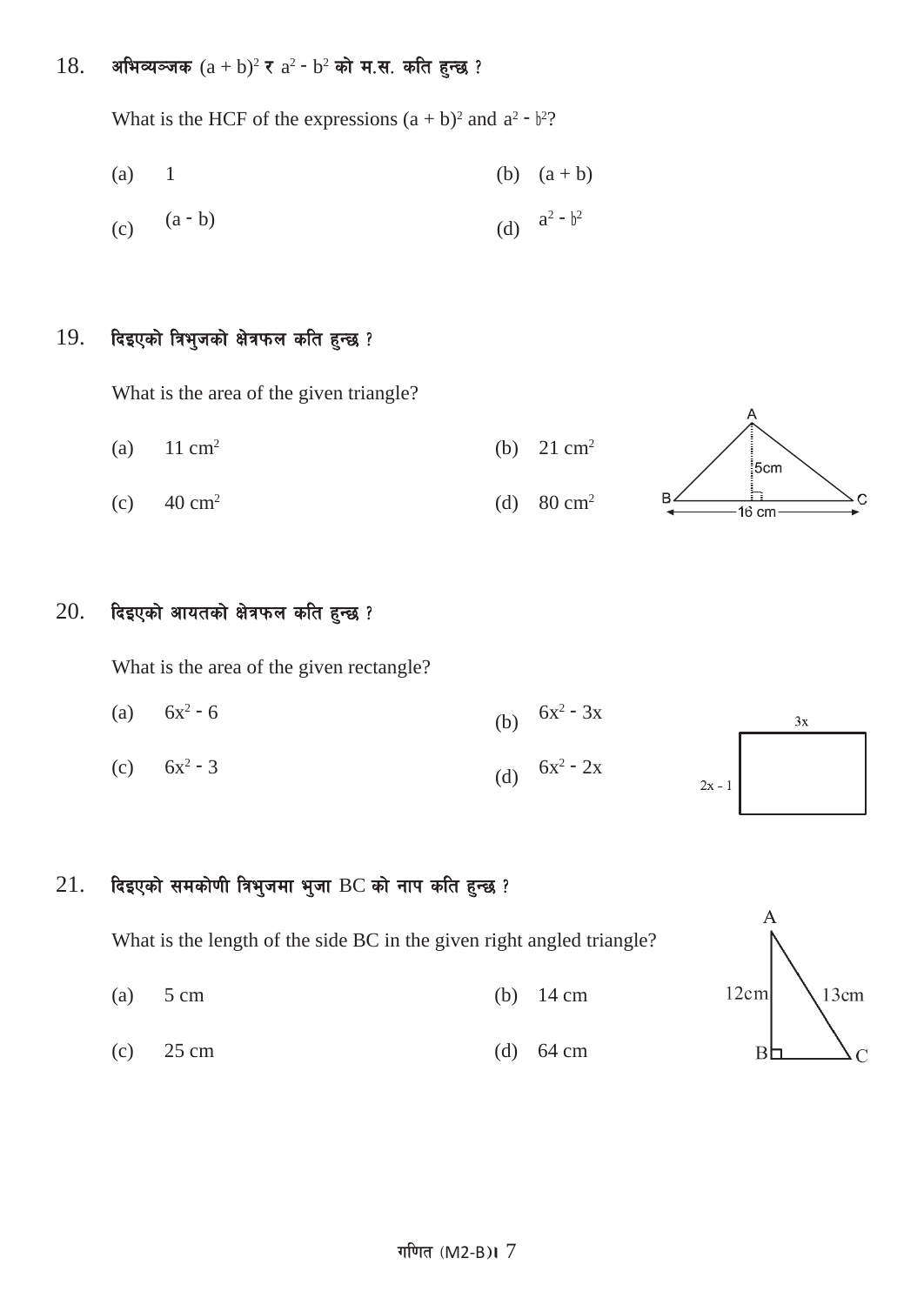#### $22.$  दिएको त्रिभुजमा  $a$  को मान कति हुन्छ?

What is the value of *a* in the given figure?

- (a) 32 (b) 30  $a + 20$
- (c)  $20$  (d)  $52$



#### (ख) खाली ठाउँमा सही उत्तर लेख्नुहोस् ।

**Write the correct answer in the blank spaces.**

23. ljGb' (0, 5) nfO{ Y−cIfdf k/fjt{g ubf{ x'g] k|ltljDa ljGb'sf] lgb{]zfª\s ================================ x'G5 .

The coordinate of the image of the point  $(0, 5)$  after reflecting about y-axis is ...........

- 24. lbPsf] lrqdf ∠AOD sf] ljk/Lt zLif{led'v sf]0f ================================ xf] . In the given figure the vertically opposite angle of ∠AOD is ………………
- 25. b'Ocf]6f e'hfx? a/fa/ ePsf] lqe'hnfO{ ================================ elgG5 .

A triangle having two equal sides is called ……………………

 $26.$  एउटा मोबाइलको किनेको मूल्य रु.  $15,000$  छ । यदि उक्त मोवाइल बेच्दा रु.  $3000$  नोक्सान भयो भने विकय d"No ? ================================= x'G5 .

The cost price of a mobile is Rs.15,000. If there is a loss of Rs.3000 when it was sold, the selling price was Rs. …………………………

 $27$ . तीन पदीय अभिव्यञ्जक  $2\mathrm{x}^2+\mathrm{x}^4\mathrm{y}+\mathrm{y}^3$  को डिग्रि ……………………………… हुन्छ ।

The degree of the trinomial expression 2x2 + x4 y+ y3 is …………………………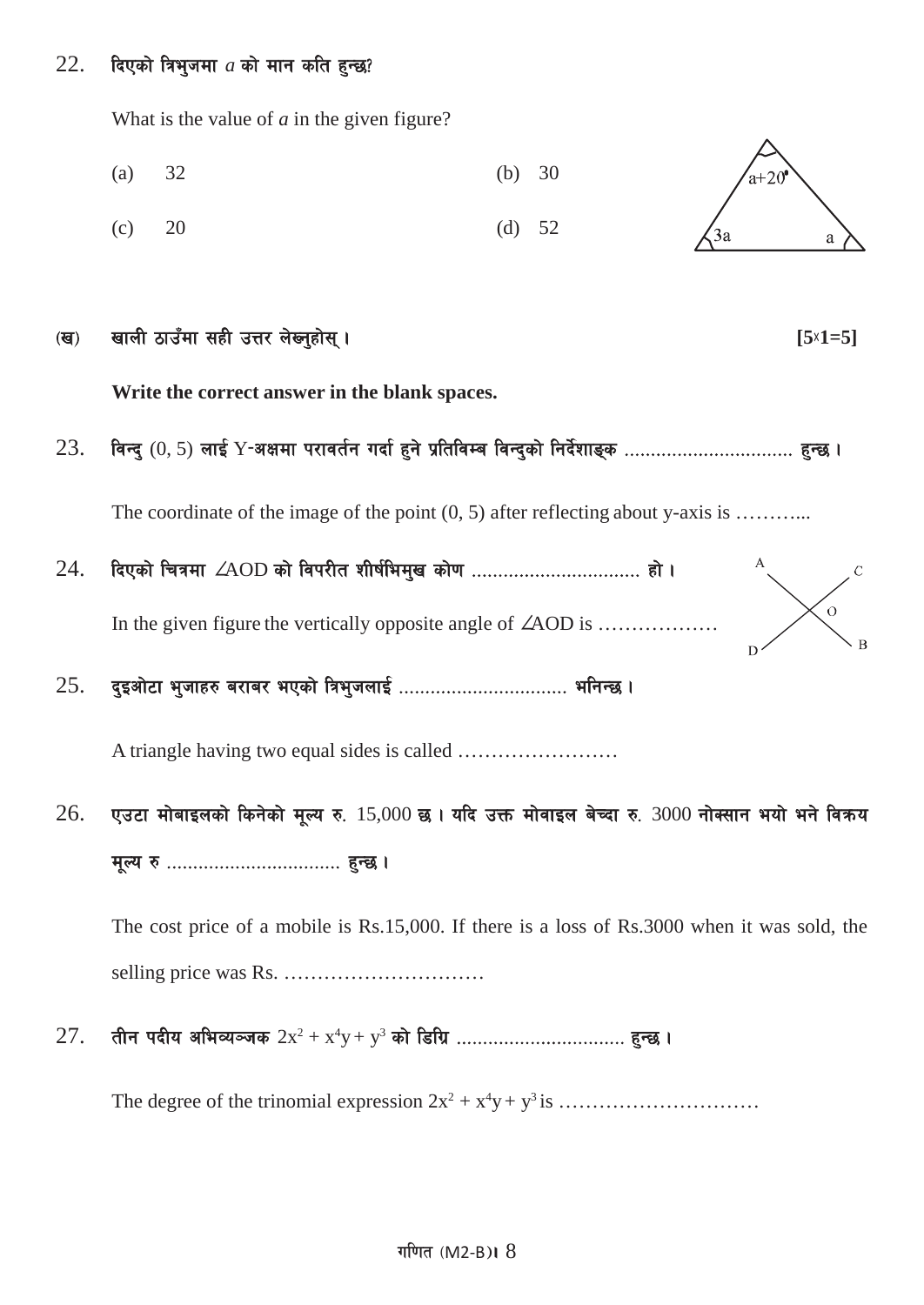#### तलका प्रश्नहरुको उत्तर दिनुहोस् ।  $(T)$

Answer the following questions.

#### 17 लाई द्विआधार सङ्ख्याङ्कन पद्धतिमा बदल्नुहोस् । 28.

Convert 17 into binary numeration system.

यदि A = {2, 4, 6, 8, 10} र B = {8, 10, 12, 14} भए A - B पत्ता लगाउनुहोस् । 29.  $[1]$ If  $A = \{2, 4, 6, 8, 10\}$  and  $B = \{8, 10, 12, 14\}$ , find  $A - B$ .

 $[1]$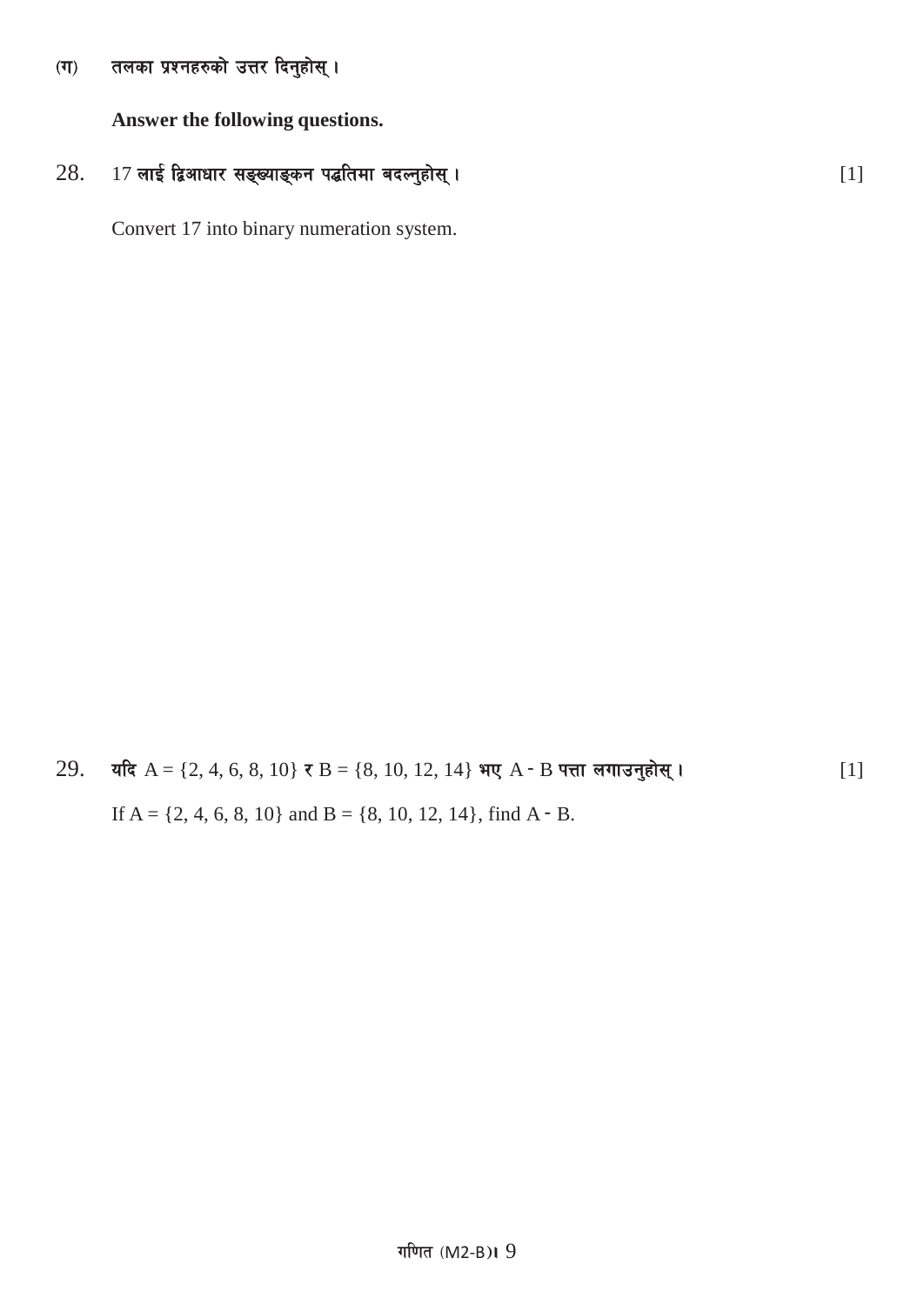30.  $\frac{1}{20}$  लाई प्रतिशतमा लेख्नुहोस् ।<br>Write  $\frac{1}{20}$  into percentage

 $31.$ हल गर्नुहोस् । (Solve)

$$
\frac{x-2}{x+2} = \frac{4}{3}
$$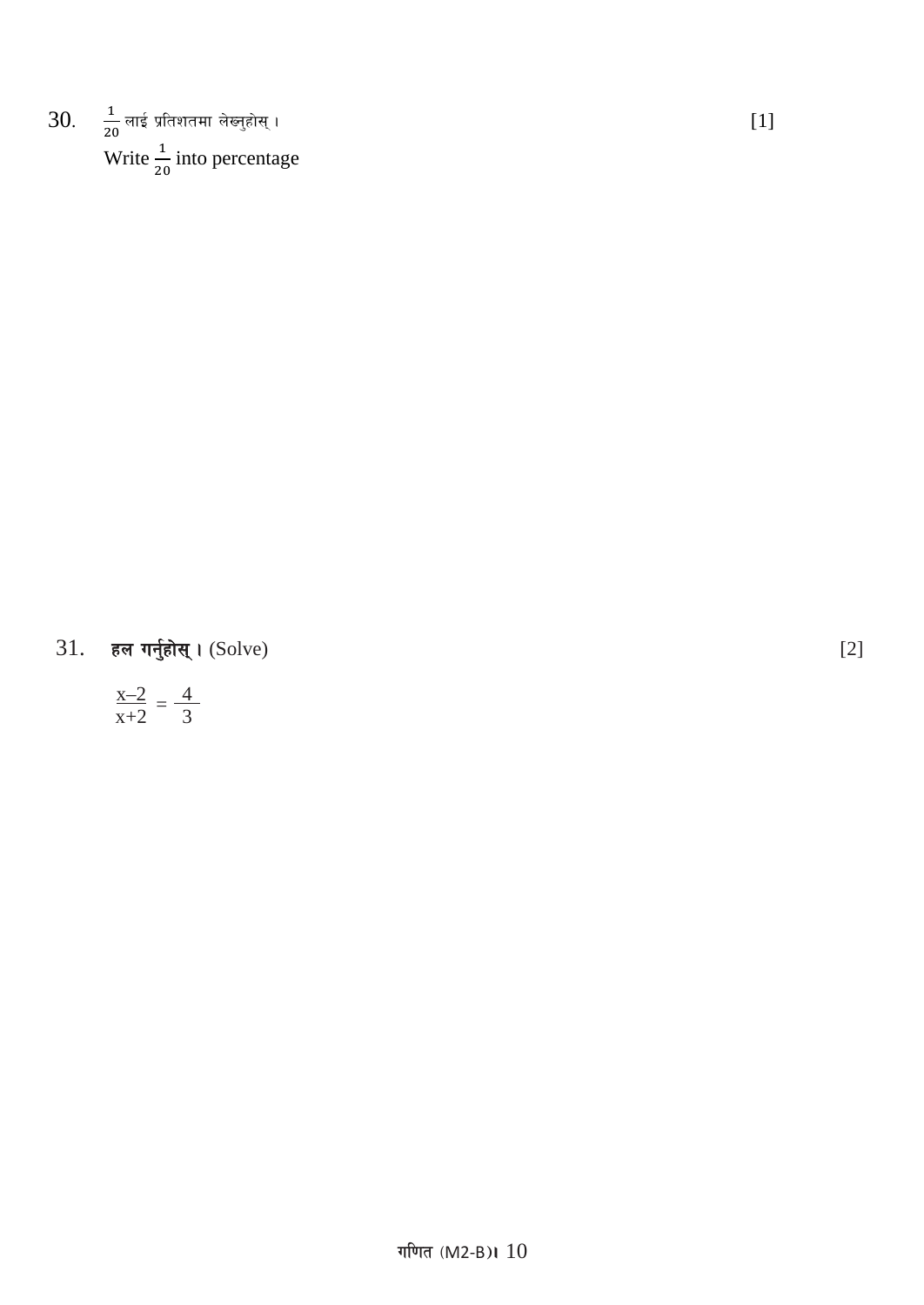दिइएको चित्रमा MN // PT, NR // TS र  $\angle$ OTS =  $100^\circ$  भए  $\angle$ POR र  $\angle$ MNO को मान पत्ता लगाउनुहोस् 32.  $[2]$ 

In the given figure, MN *II* PT, NR /1 TS and L:OTS100', find the values of L:POR and  $/MNO.$ 

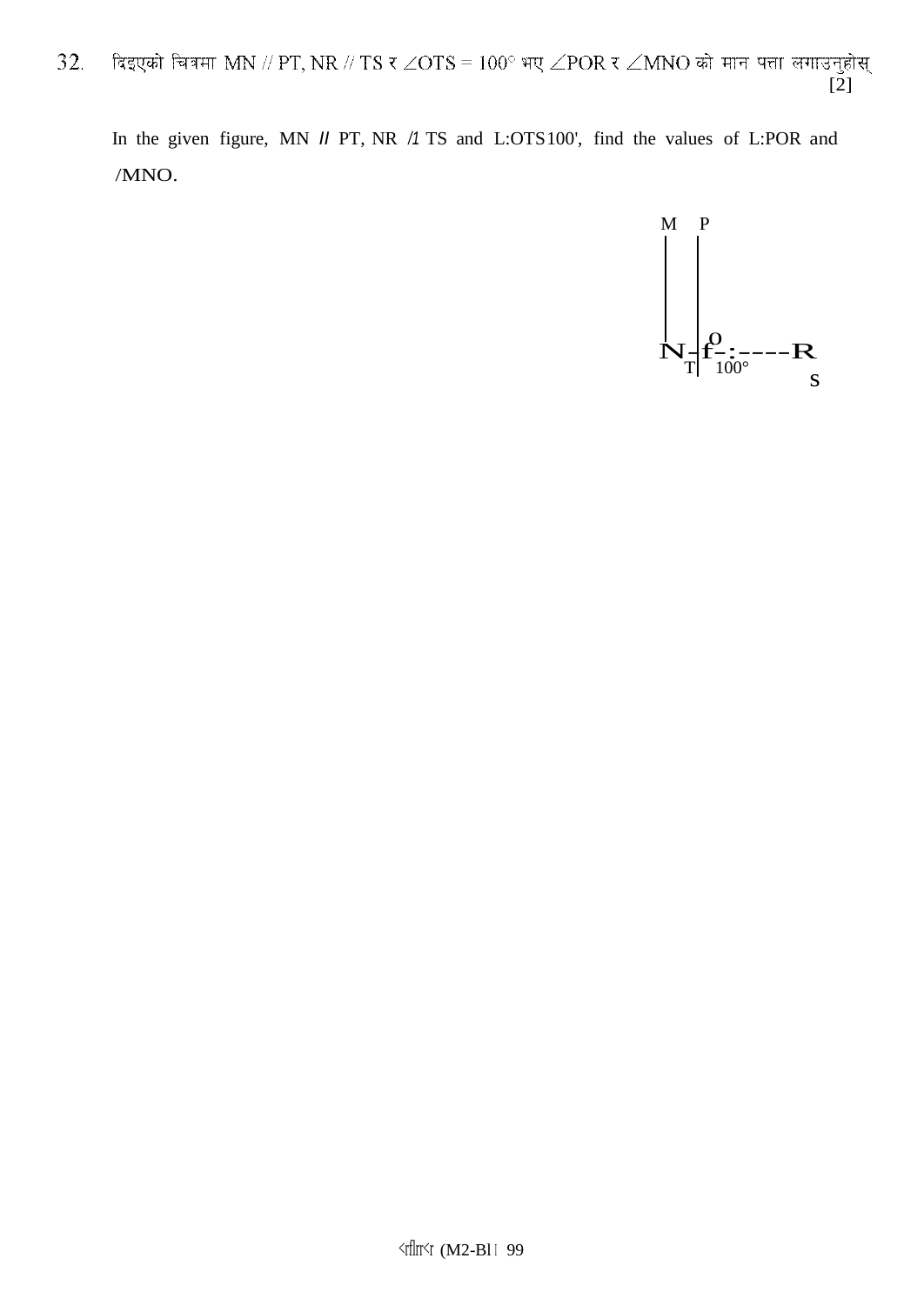# $33.$  मोहनले एउटा ल्यापटप रु.  $42,000$  मा किन्यो। यदि उसले  $15%$  नाफा गरी उक्त ल्यापटप बेच्यो भने विक्रय मूल्य कति होला ?  $[2]$

Mohan bought a laptop for Rs 42000. If he sold it at a profit of 15%., what is the selling price?

### 34= ljGb' A(4, 0) / B(0, 3) aLrsf] b'/L kQf nufpg'xf];\ . [2]

Find the distance between the points  $A(4, 0)$  and  $B(0, 3)$ .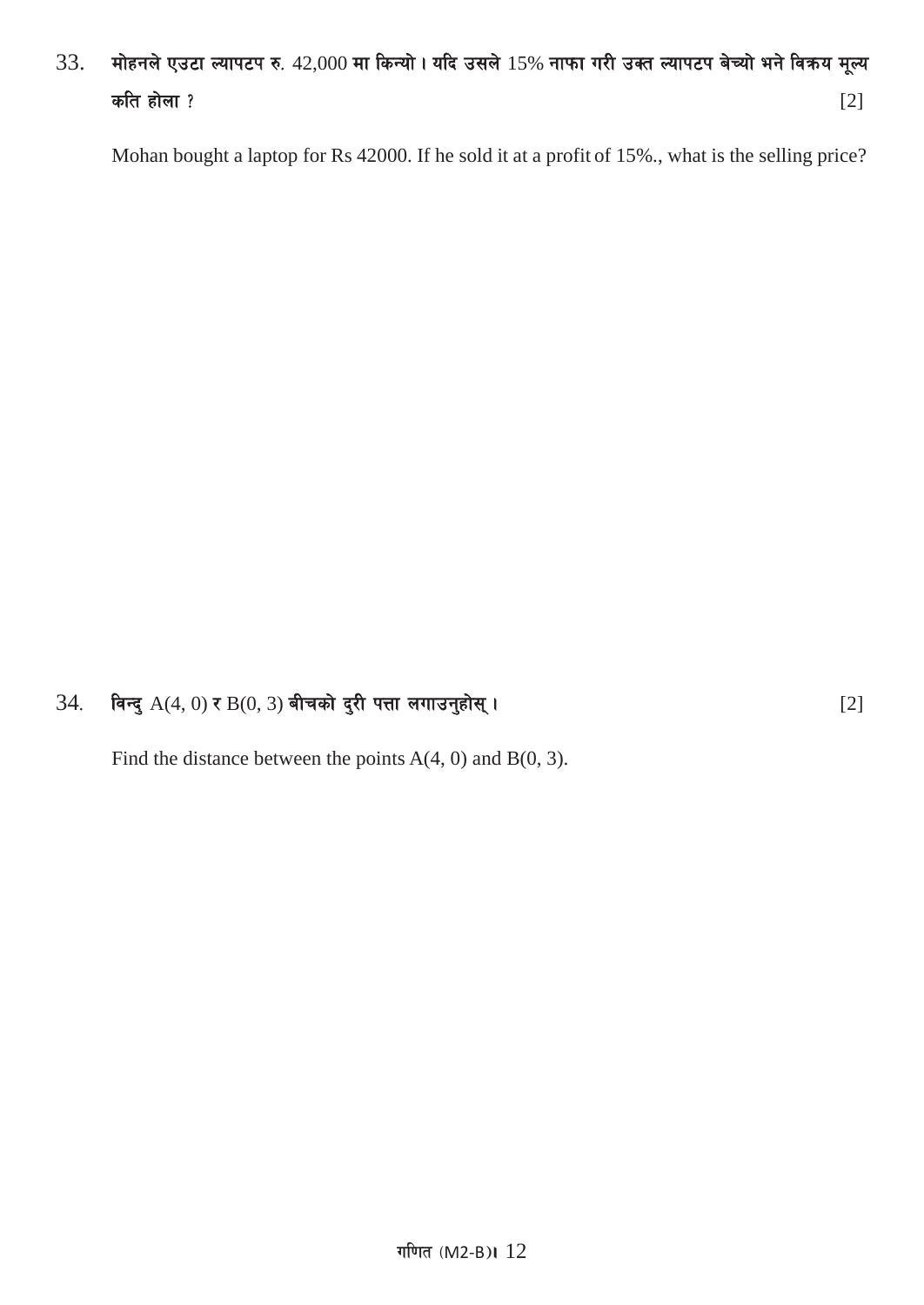### $35.$  रु.  $8000$  लाई रमा र प्रवेश बीचमा  $3:5$  को अनुपातमा बाँड्दा प्रवेशले रमाले भन्दा कति बढी रकम पाउँछ? [3]

If Rs. 8000 is divided between Rama and Prabes in the ratio of 3:5, what amount more does Prabes get than that of Rama?

# $36$ . वित्रमा दिइएका कतिओटा वर्ग र कतिओटा आयत छन् ? कुनै एउटा वर्ग र आयतको नाम लेखी तिनीहरुको क्षेत्रफल  $x \in y$  को रुपमा लेख्नुहोस् ।  $[3]$

How many squares and rectangles are there in the figure? Write down the names of any one square and rectangle and write the areas of them in terms of x and y.

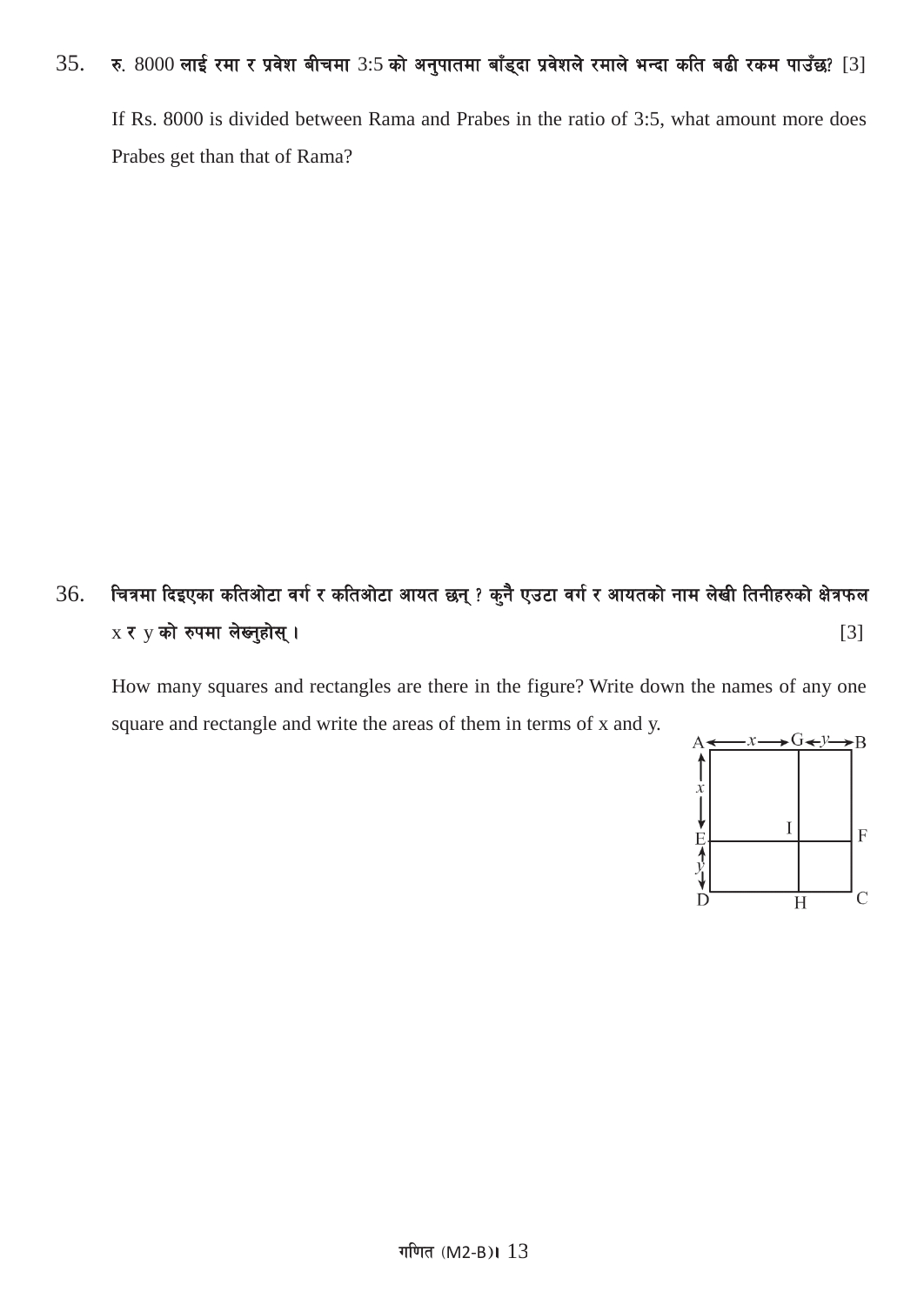सरल गर्नुहोस् । (Simplify):  $37.$ 

 $\frac{x^2 + 6x + 9}{x^2 - 9}$ 

38. सरल गर्नुहोस् (Simplify):

 $35 - (24 \div \overline{13\text{-}9} \times 3)$ 

 $[2]$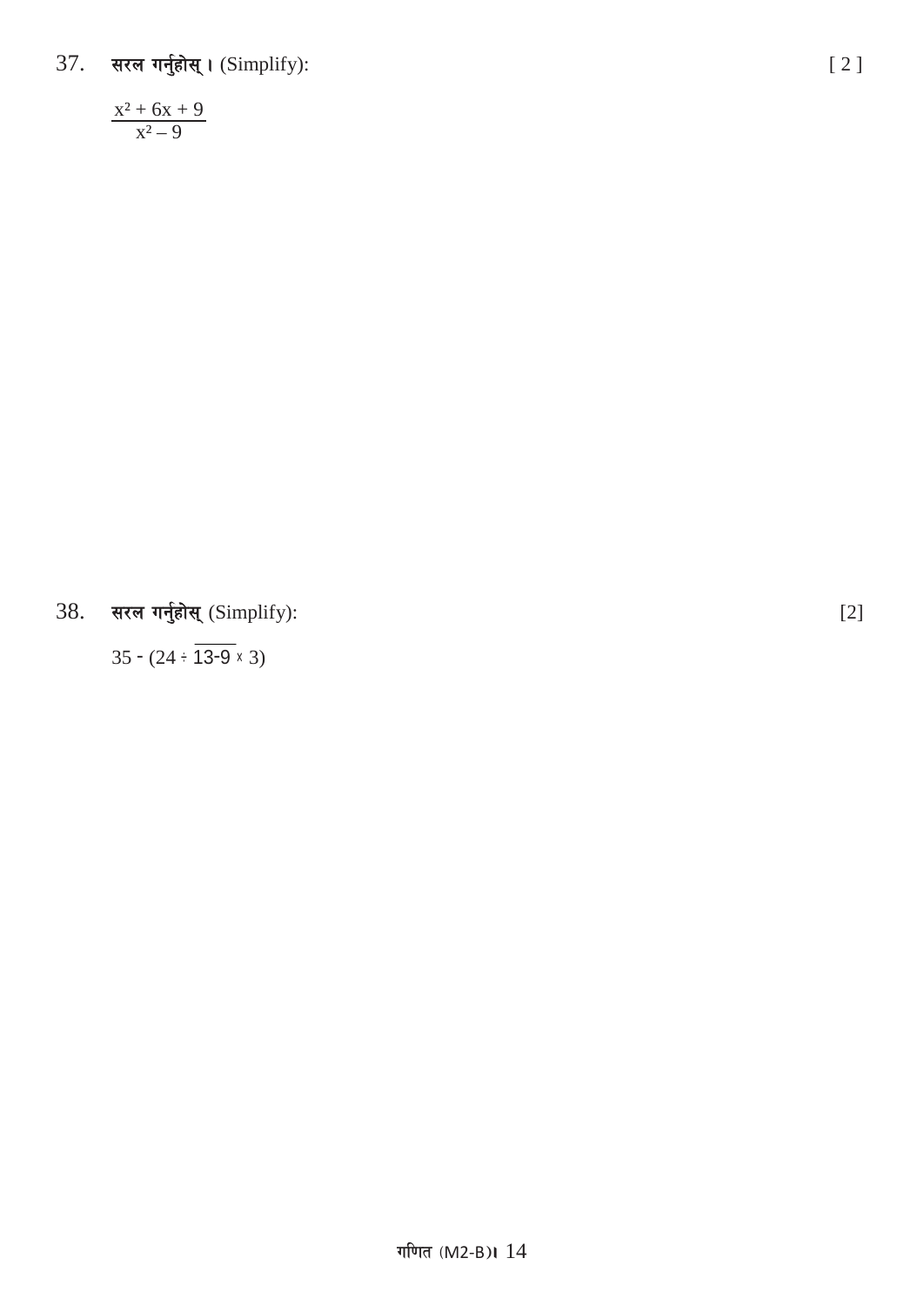# $39.$  समान क्षमता भएका  $10$  जना मानिसले एउटा खेत 2 दिनमा खन्न सक्छन्। बराबर समय काम गर्दा उही क्षमताका  $4 \pi$ नाले उक्त खेत कति दिनमा खन्न सक्छन् ?

10 people of can dig a field in 2 days. In how many days do 4 people of the same efficiency, working the same time in the same field can dig the field?